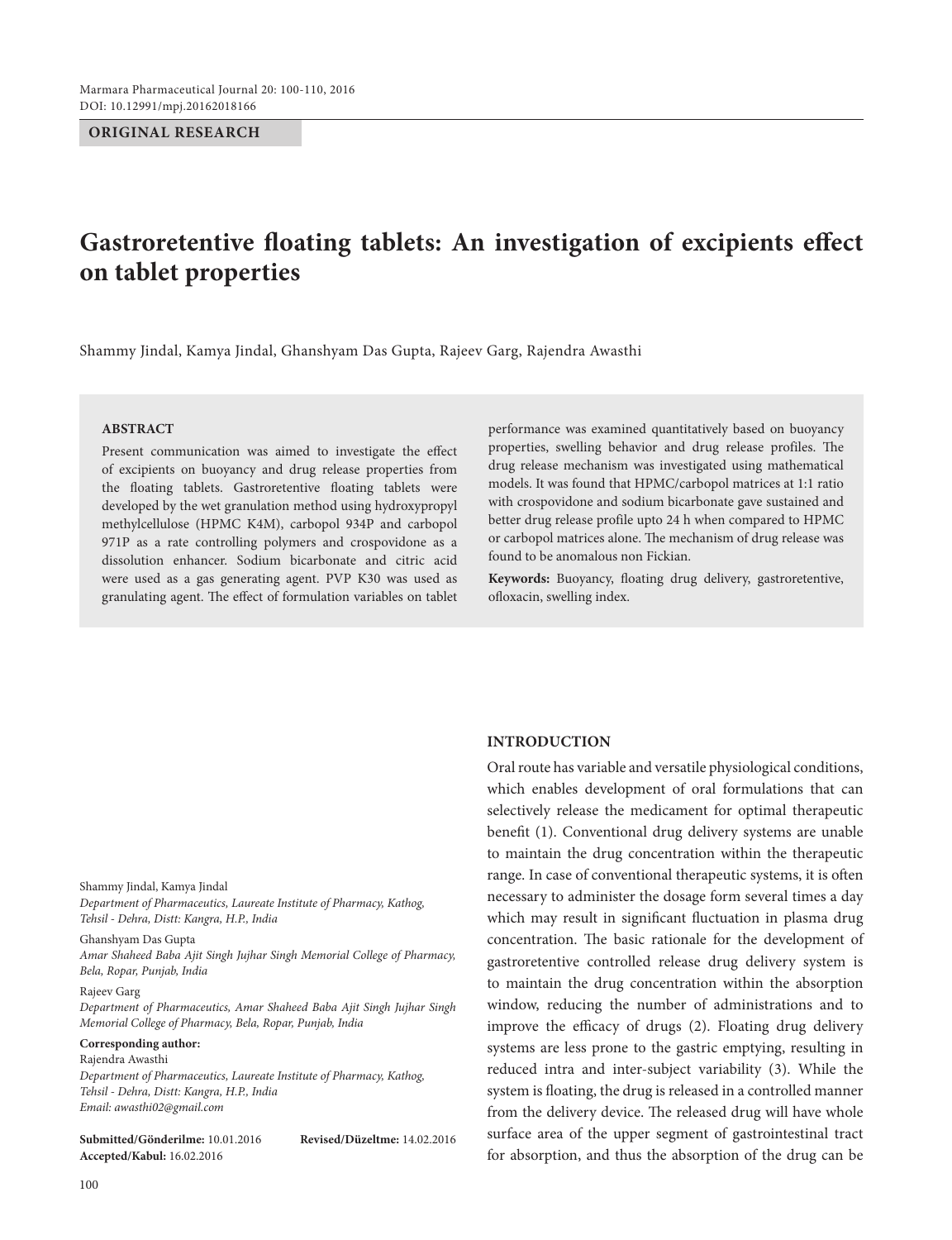enhanced (2). Various gastroretentive dosage forms such as bioadhesive or mucoadhesive systems, dual working systems, high-density systems, expandable systems, floating systems, magnetic systems, and superporous hydrogel systems have been designed to improve the oral bioavailability of drugs by increasing the gastric residence time of dosage form. Considerable attention has been given for the development of a gastroretentive controlled release system using buoyancy mechanism. Floating systems do not bind with gastric mucosal surfaces and reduce the safety problems associated with mucoadhesive systems. Drug delivery systems based on gastroretention mechanisms are not suitable for those drugs which cause gastric lesions such as, non-steroidal antiinflammatory agents (4).

Ofloxacin, poorly soluble drug in alkaline pH with pKa of 7.1, exhibits pH dependent solubility profile in digestive fluid (5). Requirement of acidic pH for the optimum absorption of ofloxacin reflects its ideal candidature for development of floating drug delivery system. Based on the above facts, the present study was aimed to investigate the effect of various excipients on floating tablet properties which will increase the gastric residence time and release drug in the proximal gastrointestinal region.

#### Table 1. Composition of ofloxacin floating tablets.

# **MATERIALS AND METHOD**

#### **Materials**

Ofloxacin was received as a gift sample from Wockhardt Ltd., Aurangabad, India. Hydroxypropyl methylcellulose (HPMC K4M) was obtained as a gift sample from Colorcon Asia Pvt Ltd., Goa, India. Crospovidone was obtained as a gift sample from Signet Chemicals, Mumbai, India. Carbopol 934P and 971P were obtained as a gift sample from Lubrizol, Cleveland, USA. Sodium bicarbonate, citric acid, PVP K30, magnesium stearate and talc were purchased from SD Fines, Mumbai, India.

# **Methods**

# *Fabrication of floating tablets*

Floating tablets were prepared by wet granulation method. Weighed amounts of various polymers and 400 mg of the drug were thoroughly mixed and passed through sieve no. 40 (Table 1 and Table 2). Wet granulation was done using PVP K30 solution in isopropyl alcohol  $(5\% \text{ w/v})$ . The wet mass was passed through sieve no. 20 and dried in a hot air oven at 40°C. Dried granules were lubricated using magnesium stearate and talc and compressed into caplet sized tablets using 19.2 X 9.4 mm size punch in a rotary tablet press (Rimek Mini Press 1, Karnavati, Ahmedabad, India).

| Composition<br>(mg/tablet) |                          | <b>Formulation code</b>  |     |                          |                          |          |                          |     |     |                          |                          |
|----------------------------|--------------------------|--------------------------|-----|--------------------------|--------------------------|----------|--------------------------|-----|-----|--------------------------|--------------------------|
|                            | FH.                      | FH.                      | FH. | FH.                      | FH.                      | $FH_{6}$ | FH.                      | FH. | FH. | $FH_{10}$                | $FH_{11}$                |
| Ofloxacin                  | 400                      | 400                      | 400 | 400                      | 400                      | 400      | 400                      | 400 | 400 | 400                      | 400                      |
| HPMC K4 M                  | 100                      | 150                      | 200 | 250                      | 200                      | 200      | 200                      | 200 | 200 | 200                      | 200                      |
| Sodium bicarbonate         | 30                       | 30                       | 30  | 30                       | 50                       | 70       | 100                      | 30  | 30  | 30                       | 30                       |
| Crospovidone               | 20                       | 20                       | 20  | 20                       | 20                       | 20       | 20                       | 20  | 20  | 50                       | 100                      |
| Citric Acid                | $\overline{\phantom{0}}$ | $\overline{\phantom{0}}$ | -   | $\overline{\phantom{0}}$ | $\overline{\phantom{a}}$ |          | $\overline{\phantom{0}}$ | 20  | 40  | $\overline{\phantom{a}}$ | $\overline{\phantom{a}}$ |

**Table 2.** Composition of ofloxacin floating tablets.

| Composition        | <b>Formulation code</b>  |                          |                          |                          |                          |                          |                          |                          |                          |                          |                          |                          |
|--------------------|--------------------------|--------------------------|--------------------------|--------------------------|--------------------------|--------------------------|--------------------------|--------------------------|--------------------------|--------------------------|--------------------------|--------------------------|
| (mg/tablet)        | FC.                      | FC,                      | FC <sub>3</sub>          | FC <sub>4</sub>          | FC <sub>5</sub>          | FC <sub>6</sub>          | $FC_{\tau}$              | FC <sub>s</sub>          | FC <sub>o</sub>          | $FC_{10}$                | $FC_{11}$                | FC <sub>12</sub>         |
| Ofloxacin          | 400                      | 400                      | 400                      | 400                      | 400                      | 400                      | 400                      | 400                      | 400                      | 400                      | 400                      | 400                      |
| HPMC K4 M          | ۰                        |                          |                          |                          |                          | $\overline{\phantom{a}}$ | 100                      | 100                      | 100                      | 100                      | 70                       | 70                       |
| Sodium bicarbonate | $\overline{\phantom{0}}$ | $\overline{\phantom{a}}$ | 30                       | 30                       | 50                       | 50                       | 30                       | 30                       | 30                       | 30                       | 30                       | 30                       |
| Crospovidone       | ۰                        | $\overline{\phantom{a}}$ |                          |                          |                          | $\overline{\phantom{0}}$ | $\overline{\phantom{a}}$ | $\overline{\phantom{a}}$ | 50                       | 50                       | 50                       | 50                       |
| Carbopol 934 P     | 200                      | $\overline{\phantom{a}}$ | 200                      | $\overline{\phantom{0}}$ | 200                      | $\overline{\phantom{a}}$ | 100                      | $\overline{\phantom{0}}$ | 100                      | $\overline{\phantom{0}}$ | 130                      | $\overline{\phantom{a}}$ |
| Carbopol 971 P     | $\overline{\phantom{0}}$ | 200                      | $\overline{\phantom{0}}$ | 200                      | $\overline{\phantom{0}}$ | 200                      | $\overline{\phantom{a}}$ | 100                      | $\overline{\phantom{a}}$ | 100                      | $\overline{\phantom{a}}$ | 130                      |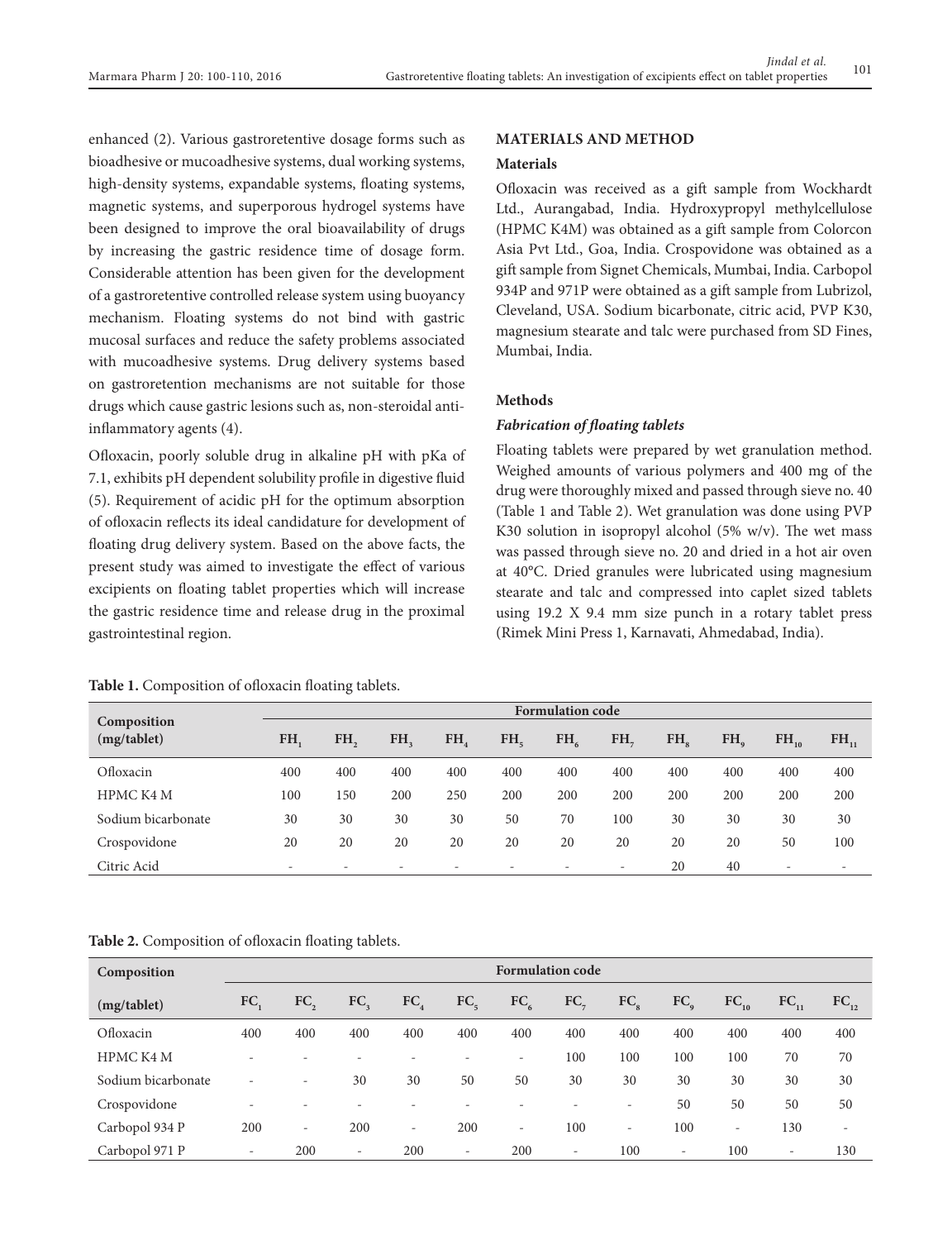# **Evaluation of floating tablets**

# *Determination of assay*

Six tablets from each batch were weighed and powdered using a glass mortar and pestle without any material loss. Powder equivalent to the average tablet weight was accurately weighed, transferred into a 100 ml volumetric flask and dissolved in 0.1 N HCl (pH 1.2). For complete drug release, the mixture was agitated for 24 h at  $37 \pm 0.5$ °C. After 24 h, the sample was filtered and analyzed using a UV spectrophotometer (UV 3000+, LabIndia Instruments, Mumbai, India) at 293 nm after suitable dilution.

#### *Physical characterization*

The fabricated tablets were characterized for weight variation, hardness using Monsanto hardness tester, friability using USP friabilator (EF-2, Electrolab, Mumbai, India) and thickness using a digital screw-gauge micrometer (Mityato, Japan).

#### *Determination of density*

The tablet density was determined by displacement method using benzene as a displacing medium. A plethysmometer was employed to measure the tablet density. The instrument was calibrated using benzene (density 0.8723 g/cc) for its volumetric capacity. Briefly, the benzene was filled up to the mark in capillary of instrument. Subsequently, five tablets of known weight were dropped in the wide mouth of plethysmometer. The system was kept undisturbed for 1 min to displace air by benzene from the tablets pores. The displacement in benzene volume was noted. Knowing the weight and volume occupied by the tablets, density of five tablets was determined (6).

#### *Determination of buoyancy properties*

The time taken by the tablet to emerge on surface of the medium (floating lag time) and duration of the tablet to constantly remain on surface of the medium (total floating time) were investigated using USP 24 type II dissolution apparatus at 37±0.5°C in 900 ml of 0.1N HCl. Total six measurements were taken from each batch (n=6) (7).

#### *Determination of swelling index*

Ofloxacin floating tablets were weighed individually  $(W_0)$ and placed in 900 ml of dissolution medium (0.1 N HCl). The temperature was maintained at 37±0.5°C. On saturation, the tablets were removed and swollen tablet weight  $(\mathsf{W}_{_{\!t}}\!)$  was determined. The percentage swelling index was calculated by (8):

Swelling index (%) = 
$$
\frac{W_t - W_0}{W_0} \times 100
$$

#### *In vitro release study*

The release of ofloxacin from floating tablets was studied using USP dissolution apparatus II. The release studies were carried out in 900 ml of 0.1N HCl (pH 1.2) at 100 rpm. The temperature was maintained at 37±0.5°C. Aliquots (5 ml) were withdrawn at predetermined time intervals of every 1 h for the first 4 h followed by every 2 h interval till 12th h and then at every 4 h interval till 24th h. The sink condition was maintained by replacing an equivalent amount of dissolution medium after each sampling. The samples were analyzed using a UV spectrophotometer (UV 3000+, LabIndia Instruments, Mumbai, India) at 293 nm. The sampling was done in triplicate from each batch (9).

# *Analysis of drug release kinetics*

To study the drug release kinetics, the dissolution data were plotted in various kinetic models: zero order as the cumulative amount of drug released against time, first order as the log cumulative percentage of drug remaining against time. The drug release mechanism was determined using Higuchi's model as a cumulative percentage of drug released against the square root of time (10) and Korsmeyer model as a log percentage of drug released against log time. The *in vitro* drug release data were statistically analyzed by two-way analysis of variance (ANOVA). The p value of <0.0001 was considered as statistically significant.

# **RESULTS and DISCUSSIONS**

#### *Assay*

The drug content in all the formulations was in the range of 99.11 to 101.23%. This ensured the uniformity of drug within the tablet.

#### *Physical characterization*

Weight variation data indicates no significant difference in individual tablet weight from the average weight. Tablet hardness was observed within the range of 3.1±0.134 to 4.2±0.152 kg/cm2 . Friability of all the formulations was below 1%, which indicates good mechanical strength of the tablets (Table 3).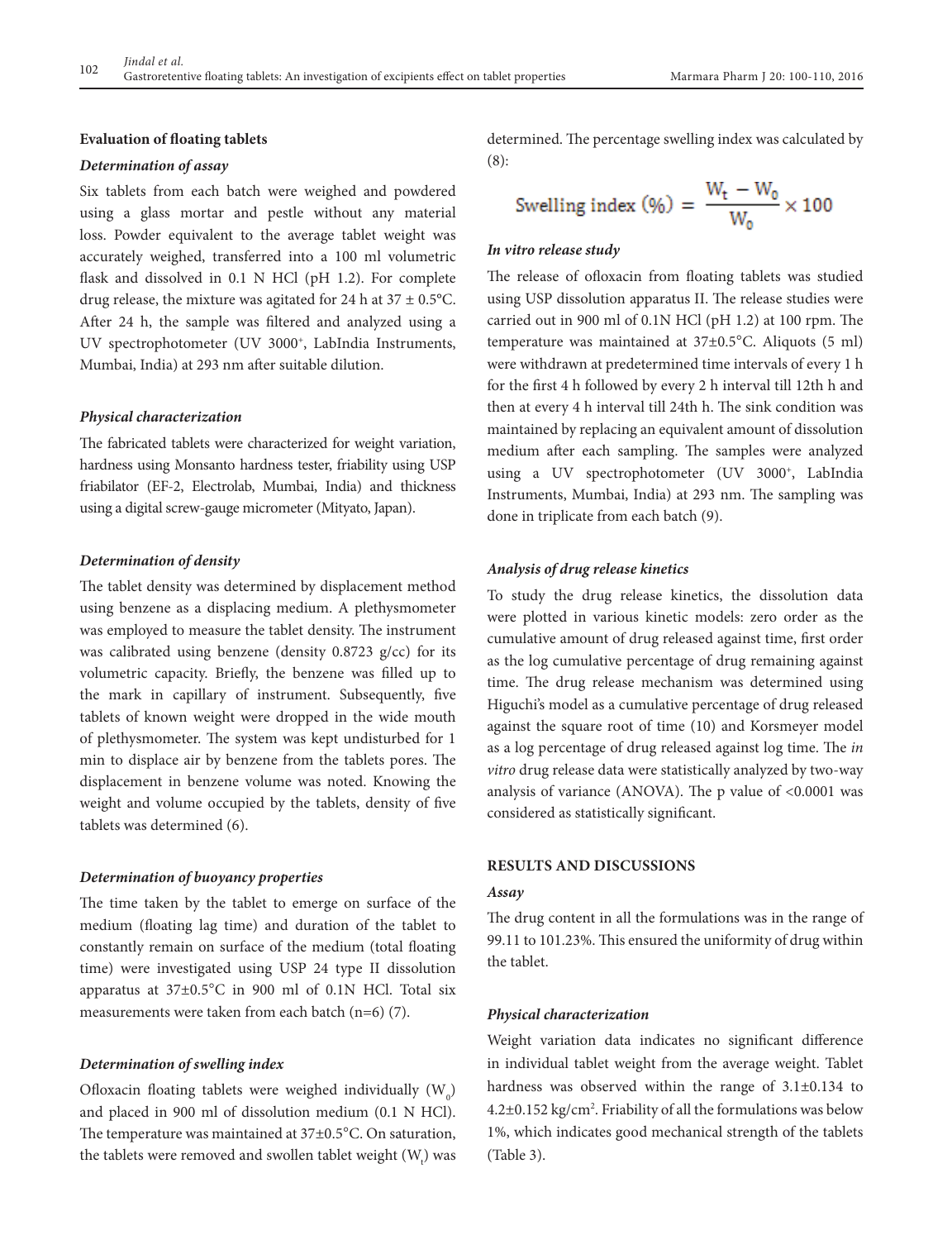| <b>Formulation</b><br>code | Density<br>$(g/cm^3)$ | <b>Floating</b><br>lag time<br>(sec) | <b>Floating</b><br><b>Duration</b><br>(h) | <b>Thickness</b><br>(mm) | Weight<br>(mg)    | Friability<br>(% ) | <b>Hardness</b><br>$\frac{\text{kg}}{\text{cm}^2}$ | Assay<br>(%) |
|----------------------------|-----------------------|--------------------------------------|-------------------------------------------|--------------------------|-------------------|--------------------|----------------------------------------------------|--------------|
| FH,                        | $0.717 \pm 0.086$     | $35.3 \pm 3.6$                       | $12.0 \pm 2.5$                            | 5.124±0.008              | 560.1±0.912       | 0.75               | $3.5 \pm 0.133$                                    | 99.23        |
| FH,                        | $0.780 \pm 0.099$     | $43.0 \pm 5.0$                       | $12.0 \pm 3.5$                            | 5.278±0.018              | $612.2 \pm 0.230$ | 0.38               | $3.5 \pm 0.095$                                    | 99.11        |
| FH <sub>3</sub>            | $0.753 \pm 0.046$     | $39.2 \pm 4.4$                       | $12.0 \pm 2.6$                            | $5.424 \pm 0.006$        | $662.1 \pm 1.821$ | 0.64               | $3.0 \pm 0.125$                                    | 99.44        |
| $FH$ <sub>4</sub>          | $0.812 \pm 0.024$     | $48.1 \pm 6.7$                       | $16.0 \pm 1.7$                            | $5.672 \pm 0.005$        | 715.8±3.654       | 0.67               | $3.6 \pm 0.113$                                    | 99.17        |
| $FH_{\epsilon}$            | $0.686 \pm 0.087$     | $32.9 \pm 4.1$                       | $20.0 \pm 1.5$                            | 5.462±0.014              | $665.1 \pm 2.734$ | 0.49               | $4.1 \pm 0.109$                                    | 98.17        |
| $FH_{6}$                   | $0.734 \pm 0.073$     | $25.6 \pm 3.2$                       | $20.0 \pm 1.7$                            | $6.198 \pm 0.067$        | 755.2±4.167       | 0.45               | $3.8 \pm 0.165$                                    | 99.34        |
| $FH_{\tau}$                | $0.769 \pm 0.101$     | $12.0 \pm 2.0$                       | $20.0 + 4.0$                              | $6.377 \pm 0.081$        | 785.8±1.891       | 0.56               | $3.2 \pm 0.093$                                    | 99.20        |
| $FH_{\alpha}$              | $0.651 \pm 0.090$     | $15.7 \pm 1.9$                       | $12.0 \pm 3.5$                            | 5.367±0.011              | $632.3 \pm 2.781$ | 0.54               | $4.2 \pm 0.152$                                    | 99.50        |
| $FH_{o}$                   | $0.690 \pm 0.085$     | $17.0 \pm 2.0$                       | $12.0 \pm 2.0$                            | $6.016 \pm 0.028$        | 735.7±3.254       | 0.63               | $4.0 \pm 0.096$                                    | 99.42        |
| $FH_{10}$                  | $0.816 \pm 0.034$     | $39.2 \pm 4.8$                       | $16.0 \pm 3.2$                            | 5.987±0.033              | 695.6±2.672       | 0.69               | $3.6 \pm 0.126$                                    | 99.99        |
| $\mathrm{FH}_{_{11}}$      | $0.844 \pm 0.029$     | $45.6 \pm 6.3$                       | $12.0 \pm 2.0$                            | $6.156 \pm 0.021$        | 745.4±3.123       | 0.81               | $3.1 \pm 0.134$                                    | 101.21       |
| FC <sub>1</sub>            | $1.321 \pm 0.151$     | >2700                                |                                           | 5.209±0.041              | $612.9 \pm 4.176$ | 0.54               | $3.6 \pm 0.101$                                    | 99.79        |
| FC,                        | $1.335 \pm 0.101$     | >2700                                |                                           | $5.267 \pm 0.034$        | $612.2 \pm 3.654$ | 0.68               | $3.3 \pm 0.091$                                    | 101.10       |
| FC <sub>3</sub>            | $0.983 \pm 0.96$      | $360.0 \pm 30.0$                     | $24.0{\pm}0.6$                            | 5.367±0.069              | 642.6±2.176       | 0.45               | $3.6 \pm 0.138$                                    | 99.57        |
| $FC_a$                     | $0.971 \pm 0.045$     | $420.0 \pm 50.0$                     | $24.0 \pm 1.6$                            | 5.398±0.081              | 642.4±3.271       | 0.31               | $4.1 \pm 0.104$                                    | 99.23        |
| FC <sub>5</sub>            | $0.936 \pm 0.181$     | $120.0 \pm 30.0$                     | $24.0 \pm 1.8$                            | 5.467±0.014              | 665.8±1.832       | 0.88               | $3.3 \pm 0.161$                                    | 99.14        |
| FC <sub>6</sub>            | $0.942 \pm 0.086$     | $130.0 \pm 30.0$                     | $24.0 \pm 1.3$                            | 5.492±0.024              | 665.3±4.427       | 0.73               | $4.2 \pm 0.144$                                    | 99.34        |
| $FC_{7}$                   | $0.894 \pm 0.093$     | $60.0 \pm 40.0$                      | $24.0 \pm 0.5$                            | 5.376±0.038              | 642.1±4.246       | 0.48               | $3.9 \pm 0.091$                                    | 99.29        |
| FC <sub>s</sub>            | $0.910 \pm 0.036$     | $68.0 \pm 10.2$                      | $24.0 \pm 1.1$                            | $5.362 \pm 0.061$        | 642.9±3.551       | 0.63               | $3.8 \pm 0.141$                                    | 99.92        |
| FC <sub>o</sub>            | $0.875 \pm 0.071$     | $55.2 \pm 8.4$                       | $24.0 \pm 1.0$                            | 5.856±0.074              | $695.3 \pm 2.731$ | 0.59               | $3.1 \pm 0.069$                                    | 99.88        |
| $FC_{10}$                  | $0.893 \pm 0.097$     | $51.0 \pm 5.4$                       | $24.0 \pm 0.4$                            | $5.826 \pm 0.018$        | $695.3 \pm 1.105$ | 0.71               | $3.4 \pm 0.121$                                    | 101.23       |
| $FC_{11}$                  | $0.991 \pm 0.102$     | $70.8{\pm}6.6$                       | $24.0 \pm 0.5$                            | $6.163 \pm 0.009$        | 745.3±1.90        | 0.77               | $3.7 \pm 0.113$                                    | 98.99        |
| $FC_1$                     | $0.989 \pm 0.049$     | 74.6±5.4                             | $24.0 \pm 1.0$                            | $6.198 \pm 0.015$        | 745.4±3.241       | 0.59               | $3.6 \pm 0.133$                                    | 99.78        |

**Table 3.** Physical properties of ofloxacin floating tablets.

Data represents mean  $\pm$  SD (n=6)

#### *Tablet density*

Apparent tablet density was found to be in the range of  $0.651\pm0.090$  to  $0.989\pm0.049$  g/cm<sup>3</sup>, except formulation  $FC_1$ and  $FC_2$ . High densities of formulation  $FC_1$  and  $FC_2$  might be due to the fact that carbopol is less porous in nature and thus the tablet had a higher bulk density than other polymers used. The density of tablets was decreased by an increased amount of HPMC, crospovidone and sodium bicarbonate. The variation in tablet density might be due to the difference in the porosity of polymers used.

#### *Buoyancy properties*

All the formulations (except formulation  $FC_1$  and  $FC_2$ ) had a short floating lag time due to the presence of sodium bicarbonate. Formulation  $FC_1$  and  $FC_2$  had more than 45 min floating lag time and showed practically no floating behavior. An increase in the sodium bicarbonate amount

from 0 mg to 30 mg in carbopol matrices reduced the floating lag time. Decrease in floating lag time was observed with the incorporation of HPMC K4M and crospovidone to the carbopol matrices (formulation  $FC_{7}$  to  $FC_{12}$ ). After an initial floating lag time, all the tablets were floating uniformly for a prolonged period of time. This may be due to the entrapment of carbon dioxide gas within the tablet gel matrix formed by the hydration of HPMC, carbopol and crospovidone. Higher buoyancy duration of carbopol containing tablets may be due to the less swelling of carbopol and entrapment of  $\mathrm{CO}_2$  gas in the carbopol gel layer. More floating lag time of carbopol containing tablets may be due to the higher density of carbopol.

# *Swelling index*

The swelling nature of polymer affects the dissolution behavior. Thus, in the present investigation, the swelling behavior of tablets was determined using water uptake approach. The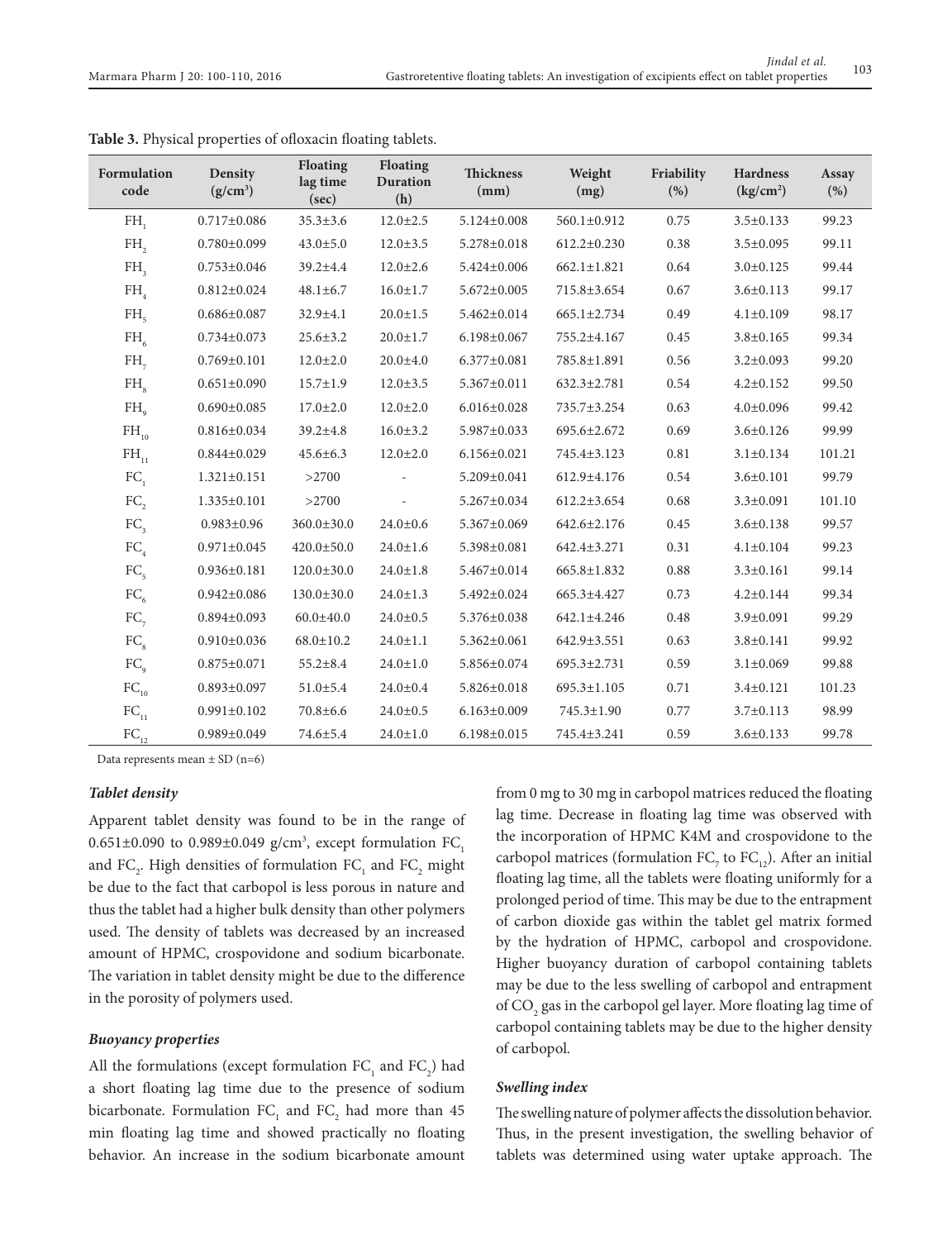polymer in tablet matrix undergoes simultaneously swelling, dissolution, and diffusion into the bulk medium, resulting in reduction of strength and erosion of the matrix (11, 12). In the present study, complete swelling was achieved at the end of 8 h (Figure 1 A and Figure 1 B). An increase in tablet swelling was observed with an increase in HPMC concentration (formulation  $FH_1$  to  $FH_4$ ). Significant increase in swelling of the tablet was observed with an addition of crosspovidone. When the concentration of crospovidone was increased from 20 mg (formulation FH<sub>3</sub>) to 100 mg (formulation FH<sub>11</sub>), the tablet swelling was increased from 216.89% to 259.34%. It was due to the controlled and high swelling of crospovidone in the presence of water soluble hydrophilic polymer. Carbopol matrices showed limited changes in the percentage swelling when compared to HPMC matrices. Pure carbopol matrices, formulations  $FC_1$  and  $FC_2$  showed 52.76% and 53.87% swelling, respectively. Addition of sodium bicarbonate in carbopol matrices increased swelling of tablets. This might be due to the entrapment of  $CO_2$  gas in the carbopol gel layer. Carbopol/HPMC matrices containing sodium bicarbonate showed an increased swelling as compared to the formulations containing pure carbopol. Such swelling behavior could be due to the hydrophilic nature of the HPMC and entrapment of gas within the gel matrix. With the addition of crospovidone in Carbopol/HPMC matrices (formulation  $FC_{0}$  and  $FC_{10}$ ), higher percentage swelling was observed. Further increase in Carbopol concentration in Carbopol/HPMC matrices decreased the percentage swelling due to decrease in hydrophilic polymer (HPMC) concentration.



**Figure 1.** Effect of various processing parameters on swelling behavior of tablets after 8 h, formulations  $\rm{FH}_{_{1}}$  -  $\rm{FH}_{_{11}}$  (A) and formulations  $FC_1$  -  $FC_{12}$  (B).

# *In vitro release study*

Ideally, an extended-release tablet should release the the drug in a predetermined and reproducible manner. *In vitro* dissolution studies were aimed to investigate the effect of gas generating agent and polymer type and concentration on the release behavior of ofloxacin from the floating tablets.

# *Effect of HPMC concentration on drug release*

Tablets prepared using HPMC K4M alone showed sustained drug release for 12 to 20 h. The drug release from tablets containing HPMC K4M (100 mg) showed 99.97% drug release at the end of 12 h. The more sustaining effect was observed with an increase in HPMC K4M concentration from 100 mg to 250 mg. Percentage cumulative drug release after 4 h was found to be 53.2%, 50.32%, 42.53% and 36.66% from formulation  $FH_1$ ,  $FH_2$ ,  $FH_3$  and  $FH_4$ , respectively (Figure 2). This effect on drug release profile might be due the increase in resistance of gel layer caused by greater intimate contact between the particles of HPMC which results in decreased mobility of insoluble drug particles in swollen matrices, which led to decreased release (13).



**Figure 2.** The effect of HPMC concentration on drug release from HPMC matrices in 0.1 N HCl, pH 1.2 at  $37^{\circ}$ C (mean  $\pm$  SD, n=3).

#### *Effect of effervescent agents on drug release*

Sodium bicarbonate and citric acid act as effervescent agents that generate  $\mathrm{CO}_2$  gas when the tablet comes in contact with an aqueous acidic medium.  $CO<sub>2</sub>$  gas entrapped into the matrices of water soluble polymers and leads to up word movement of tablets thus tablets floats on acidic medium. As the concentration of sodium bicarbonate increased in formulations  $FH_3$  (30 mg),  $FH_5$  (50 mg),  $FH_6$  (70 mg) and  $\text{FH}_{_{7}}$  (100 mg), the drug release was found to be decreased at the end of 4 h (Figure 3 A). This effect may be due to the pH dependent solubility profile of ofloxacin. Ofloxacin is more soluble in acidic medium as compared to alkaline medium.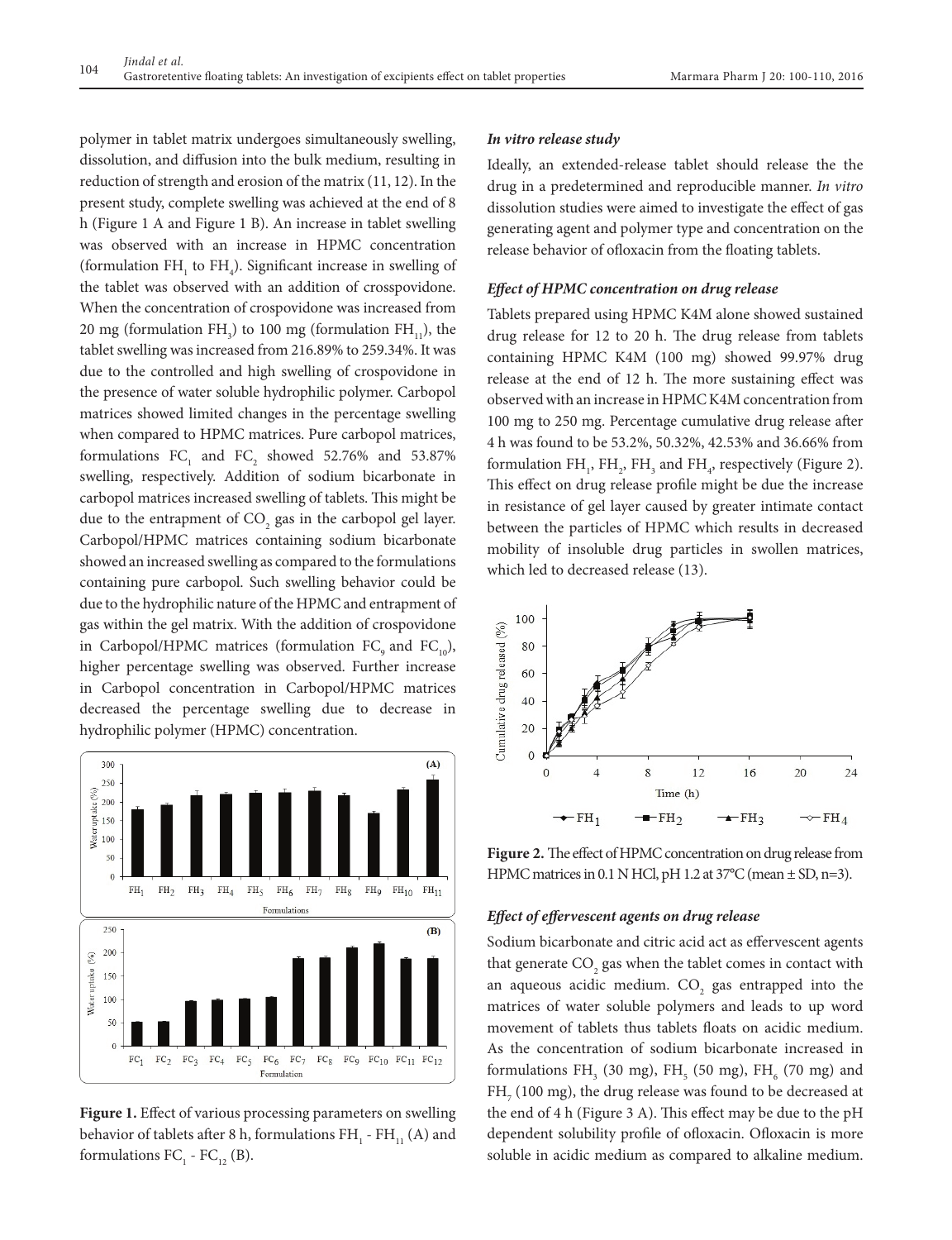Increase in concentration of sodium bicarbonate created an alkaline micro-environment, thus more sustained effect was observed. The results are in concordance with the finding of earlier researchers (14). Effect of citric acid is shown in figure 3 (B). An increase in the concentration of citric acid led to the more burst drug release as compared to the formulation without citric acid. Formulations containing citric acid FH<sub>®</sub> (20 mg) and  $FH_{9}$  (40 mg) showed faster drug release at 4 h that was 53.17% and 56.81%, respectively compared to  $\rm{FH}_{_{3}}(0)$ mg) 42.53%. But, citric acid led to the dimensional stability problems of tablets, thus citric acid was not use in the further formulations.

The addition of 30 mg of sodium bicarbonate to pure carbopol matrices led to increase in the floating properties of the tablets and increase in the drug release. As the concentration of sodium bicarbonate increased from 0 mg  $(FC_1$  and  $FC_2)$ to 30 mg (FC<sub>3</sub> and FC<sub>4</sub>), the percent cumulative drug release was increased from 41.75% and 41.53% to 63.33% and 63.02, respectively at the end of 12 h. Further increase in sodium bicarbonate concentration led to decrease the percentage cumulative drug release. This might be due to the alkaline micro-environment caused by the increased concentration of sodium bicarbonate. At the end of 12 h the drug release was found to be 59.54% and 58.93% for the formulation  $\rm{FC}_{_5}$  and  $\text{FC}_{\text{6}}$ , respectively (Figure 3 C).





Figure 3. The effect of effervescent agents concentration on drug release in 0.1 N HCl, pH 1.2 at  $37^{\circ}$ C (mean  $\pm$  SD, n=3). Effect of sodium bicarbonate concentration on drug release from HPMC matrices (A), effect of citric acid on drug release from HPMC matrices (B), effect of sodium bicarbonate concentration on drug release from carbopol matrices (C).

# *Effect of crospovidone on drug release*

Crospovidone is a superdisintegrant, when comes into contact with an aqueous medium swell immediately to at least twice its original volume. Carbopol and HPMC K100M were used simultaneously to form a gel network due to which the swollen mass of crospovidone restrained in the tablet and the tablet does not disintegrate. The effect of crospovidone on drug release profile is presented in figure 4 (A). It is evident that as the concentration of crospovidone increased from 20 mg (FH<sub>3</sub>) to 50 mg (FH<sub>10</sub>), the percent cumulative drug released was increased from 31.83% to 46.65% at the end of 4 h. In case of formulation containing 100 mg of crospovidone  $(FH<sub>11</sub>)$ , the percent cumulative drug release was found to be 53.56% at the end of 4 h. As the concentration of crospovidone increased, the water uptake capacity of the formulation increased which could have contributed to increase in the drug release from the formulation and also leads to the dimensional instability of the tablet. Based on such findings, less than 50 mg of crospovidone is suggested for the formulation of HPMC based floating tablet.

Crospovidone improved the drug release profile from the carbopol matrix due to its swelling properties. The addition of 50 mg crospovidone to the formulations  $\rm FC_{_9}$  and  $\rm FC_{_{10}}$  the drug release was increased as compared to the formulations  $\rm{FC}_7$  and  $\rm{FC}_8$  and it was found to be 99.92% and 99.95% at the end of 24 h (Figure 4 B).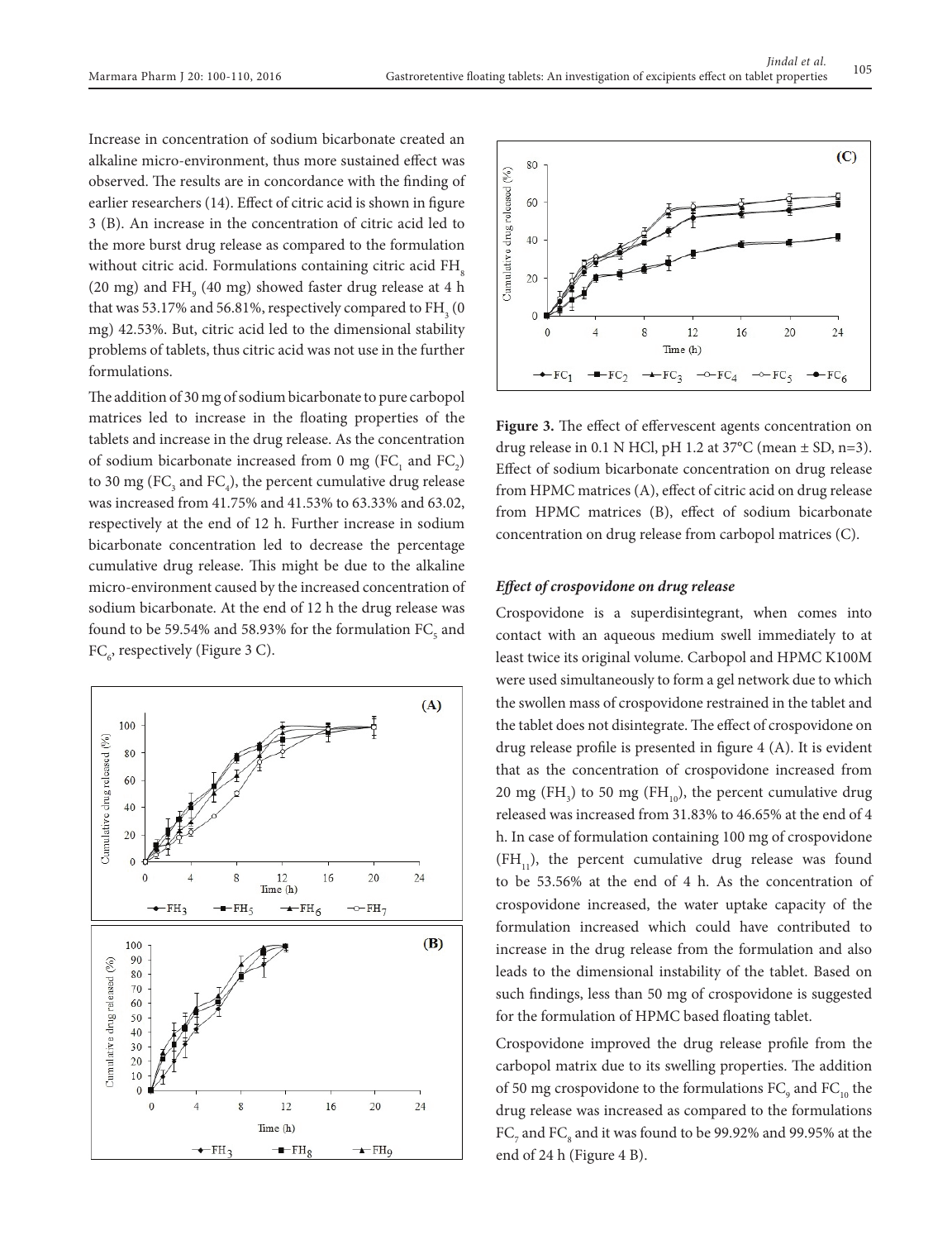

**Figure 4.** Effect of crospovidone concentration on drug release in 0.1 N HCl, pH 1.2 at  $37^{\circ}$ C (mean  $\pm$  SD, n=3). Effect of crospovidone concentration on drug release from HPMC matrices (A), effect of crospovidone concentration on drug release from carbopol matrice (B).

#### *Effect of carbopol on drug release*

In order to sustain the drug release for 24 h, carbopol was added due to its high viscosity and swelling properties. Pure carbopol matrices (formulation  $FC_1$  and  $FC_2$ ) sustained the drug release for 24 h and cumulative percentage drug release at the end of 24 h was found to be  $41.75\%$  (FC<sub>1</sub>) and  $41.53\%$  $(FC_2)$ .

Increase in carbopol concentration in carbopol-HPMC combination matrices leads to decrease in drug release (Figure 5). The cumulative percentage drug release was found to be 87.39% (FC<sub>11</sub>) and 89.08% (FC<sub>12</sub>) as compared to 99.92% (FC<sub>9</sub>) and 99.95% (FC<sub>10</sub>) after 24 h due to the formation of gel layer, which retarded the release of the drug. Change in carbopol grade did not affect the cumulative percentage drug release.



Figure 5. The effect of carbopol concentration on drug release in 0.1 N HCl, pH 1.2 at 37°C (mean ± SD, n=3).

#### *Effect of carbopol-HPMC combination on drug release*

It was found that, alone carbopol retarded the drug release due to early disappearance of  $CO_2$  bubbles. But, in case of formulations containing Carbopol and HPMC combination resulted in swelling, no disappearance  $CO<sub>2</sub>$  bubbles and prolonged drug release due to the hydrophilic nature of HPMC was observed. In formulation  $\mathtt{FC}_7$  and  $\mathtt{FC}_8$  carbopol and HPMC K4M were used in 1:1 ratio. The cumulative percentage drug release was increased in formulation FC<sub>7</sub> (85.71%), FC<sub>8</sub> (86.43%) as compared to FC<sub>3</sub> (41.75%) and  $FC<sub>4</sub>$  (41.53%) at the end of 24 h (Figure 6).



**Figure 6.** The effect of carbopol/HPMC combination on drug release in 0.1 N HCl, pH 1.2 at  $37^{\circ}$ C (mean  $\pm$  SD, n=3).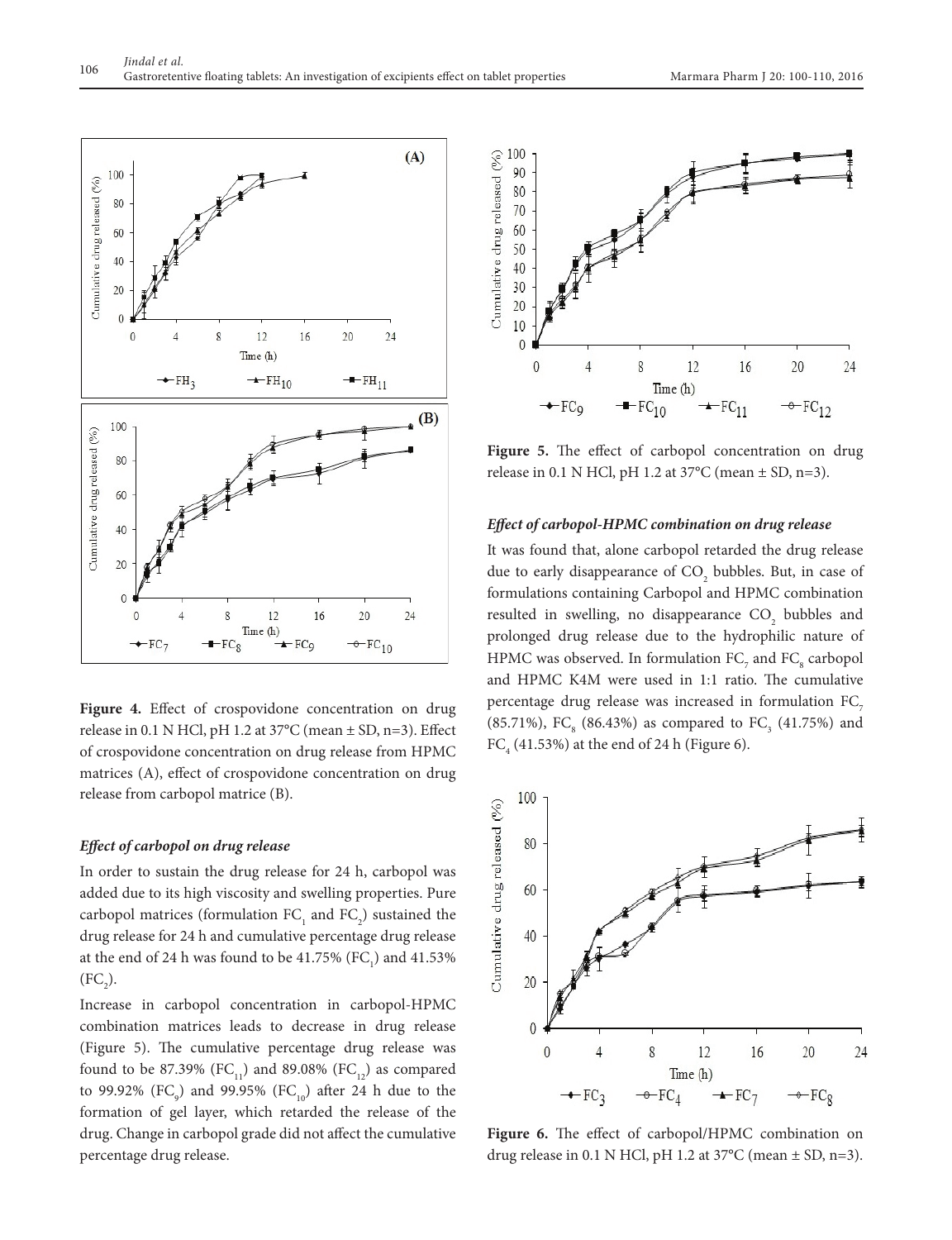#### *Drug release kinetics*

Three major rate controlling mechanisms for controlled or sustained release formulations are diffusion, swelling and disintegration/ erosion (2). The drug release from the polymeric system is generally followed by the diffusion process and best described by Fickian diffusion mechanism. But, in case of formulations containing polymers having swelling property, relaxation of polymer chains, ambition of water, causing the polymers to swell and changing them from initial glassy to rubbery state can also describe the drug release behavior (15).

The drug dissolution from pharmaceutical dosage forms that do not disaggregate and release the drug slowly can be described by zero order kinetics.

$$
Q_i = Q_0 + K_0 t
$$

where  $Q_i$  is the amount of the drug dissolved in time t,  $Q_0$  is the initial amount of drug in solution,  $K_{\scriptscriptstyle 0}$  is the zero-order rate constant expressed in units of concentration/time and t is the time in h. A graph of concentration against time would yield a straight line with a slope equal to  $\mathrm{K}_{{}_0}$  and intercept the origin of the axes.

The first order model is used to describe absorption and elimination of drugs. Following equation expresses this model:

$$
\log Q_1 = \log Q_0 + (K_1 t / 2.303)
$$

where  $Q_i$  is the amount of drug released in time t,  $Q_0$  is the initial amount of drug in the solution and  $\mathrm{K}_\mathrm{l}$  is the first order release constant. In case of drug release following first order kinetics, a plot of the logarithm of drug released against time will be linear.

Higuchi developed several models to study the release of water soluble and low soluble drugs incorporating in semi solid and or solid matrices. The Higuchi's model is expressed as (16).

$$
F_{\rm t}=K_{\rm H}t^{1/2}
$$

where  $K_{\mu}$  is the Higuchi's dissolution constant reflecting the

design variables of the system and t is the time in h. Hence, the drug release rate is proportional to the reciprocal of the square root of time. Higuchi described drug release as a diffusion process based on the Fick's law, square root time dependent.

To evaluate the mechanism of drug release from ofloxacin floating tablets, the dissolution data were plotted according to the Korsmeyer equation as log cumulative percentage of drug released against log time, and the exponent n was calculated through the slope of the straight line.

$$
M_t/M_{\scriptscriptstyle \infty} = at^n
$$

where  $\mathrm{M}_\mathrm{t}/\mathrm{M}_\mathrm{e}$  is the fractional solute release, t is the release time, K is a kinetic constant characteristic of the drug/ polymer system, and n is an exponent that characterizes the release mechanism. If the value of n is less than or equal to 0.45, it corresponds to a Fickian diffusion mechanism, if the value is greater than 0.45 and less than 0.89, it corresponds to non-Fickian transport, if the value is equal to 0.89, it corresponds to Case II (relaxational) transport, and if it is above 0.89 the release mechanism is super case II transport.

In the present investigation, with an increase in HPMC concentration in HPMC matrices, the drug release followed zero order release profile (formulation  $FH_{2} - FH_{4}$ ). When the higher correlation coefficient values are considered, the released data from the most HPMC based formulations seem to fit better with zero order and Korsmeyer model. The released data from carbopol based formulations seem to fit better with first order and Higuchi model. Further, the n values obtained from the Korsmeyer kinetic model suggested that the drug release mechanism was shifted from Fickian to non-Fickian direction with an increased amount of gas generating agent. These findings are not in the support of Khan *et al*. (17). In case of tablets containing HPMC alone at the highest concentration of gas generating agent (formulation  $\rm FH_{7}),$  the n value obtained from Korsmeyer kinetic model was 1.0408, which indicated super case II transport mechanism of drug release. In HPMC-Carbopol matrices, the best fit with the highest determination  $r^2$  coefficients was shown by both the first order and Higuchi models which indicate the drug release via diffusion mechanism. The n values of 0.5421 to 0.7438 indicated that the drug release mechanism was non-Fickian or anomalous diffusion. The kinetic data obtained from *in vitro* release study are presented in table 4.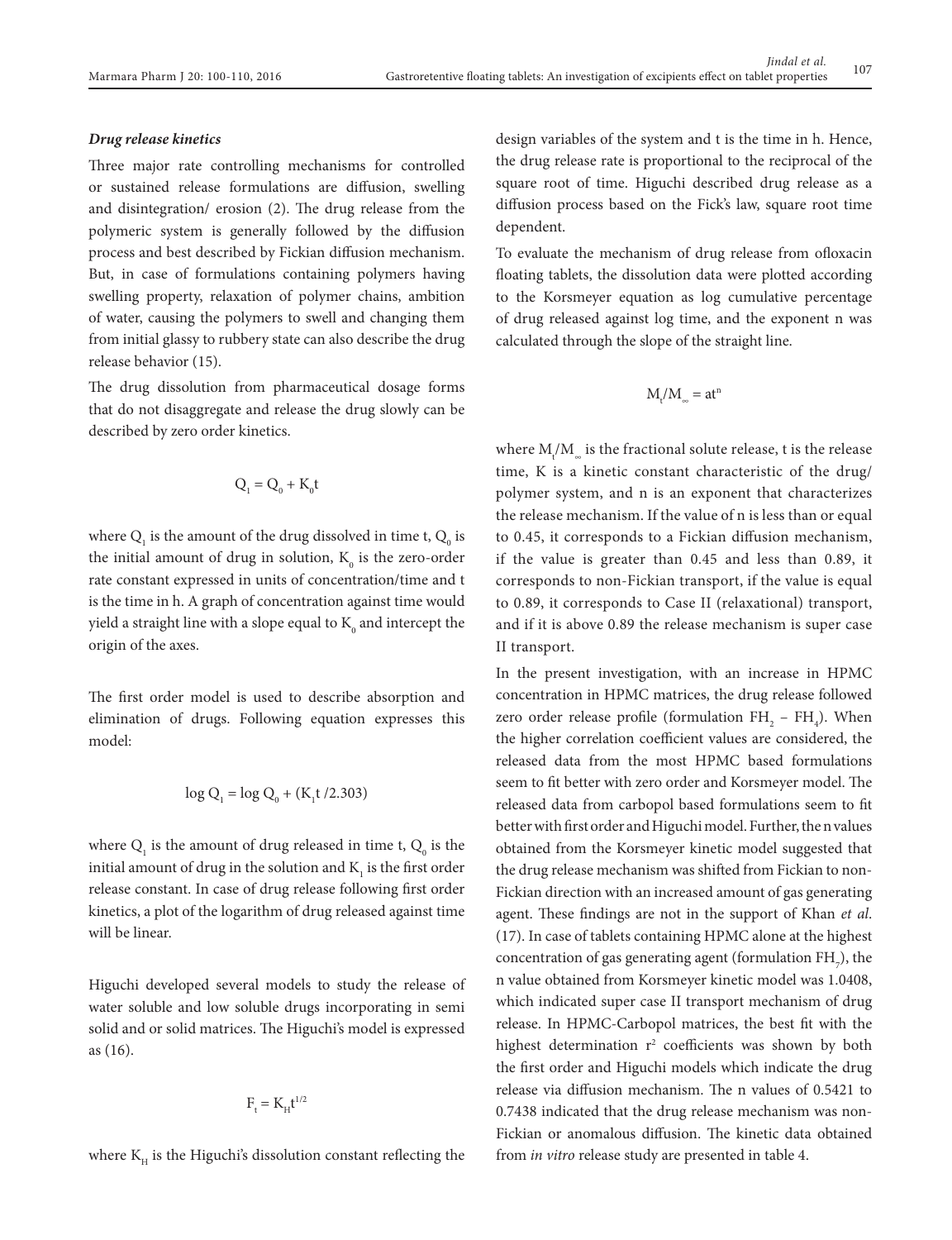| <b>Formulation Code</b>  | Zero order $(r^2)$ | First order $(r^2)$ | Higuchi Model | Korsmeyer model |                |  |
|--------------------------|--------------------|---------------------|---------------|-----------------|----------------|--|
|                          |                    |                     | $(r^2)$       | $\mathbf n$     | $\mathbf{r}^2$ |  |
| FH <sub>1</sub>          | 0.8872             | 0.9055              | 0.9647        | 0.7094          | 0.9683         |  |
| FH <sub>2</sub>          | 0.9116             | 0.8930              | 0.9785        | 0.6488          | 0.9866         |  |
| FH <sub>3</sub>          | 0.9219             | 0.8926              | 0.9516        | 0.8835          | 0.9739         |  |
| FH <sub>4</sub>          | 0.9633             | 0.8897              | 0.9568        | 0.6738          | 0.9761         |  |
| FH <sub>5</sub>          | 0.8782             | 0.9884              | 0.9597        | 0.7231          | 0.9734         |  |
| $FH_{6}$                 | 0.9068             | 0.9168              | 0.9377        | 0.8655          | 0.9657         |  |
| $FH_{7}$                 | 0.9532             | 0.8549              | 0.9228        | 1.0408          | 0.9877         |  |
| FH <sub>s</sub>          | 0.8928             | 0.8926              | 0.9742        | 0.5979          | 0.9840         |  |
| $FH_{q}$                 | 0.9334             | 0.8281              | 0.9675        | 0.5229          | 0.9766         |  |
| $FH_{10}$                | 0.8933             | 0.8719              | 0.9719        | 0.6016          | 0.9836         |  |
| $FH_{11}$                | 0.9268             | 0.9636              | 0.9682        | 0.8329          | 0.9720         |  |
| FC <sub>1</sub>          | 0.8751             | 0.9167              | 0.9709        | 0.7173          | 0.9320         |  |
| FC <sub>2</sub>          | 0.8834             | 0.9230              | 0.9718        | 0.7437          | 0.9358         |  |
| FC <sub>3</sub>          | 0.8154             | 0.8865              | 0.9532        | 0.6100          | 0.9370         |  |
| FC <sub>4</sub>          | 0.8092             | 0.8758              | 0.9455        | 0.5911          | 0.9338         |  |
| FC <sub>5</sub>          | 0.8332             | 0.9060              | 0.9657        | 0.6092          | 0.9314         |  |
| FC <sub>6</sub>          | 0.8427             | 0.9100              | 0.9674        | 0.6252          | 0.9425         |  |
| $FC_{7}$                 | 0.8559             | 0.9811              | 0.9776        | 0.5814          | 0.9620         |  |
| $\mathbf{FC}_\mathrm{s}$ | 0.8518             | 0.9808              | 0.9739        | 0.5769          | 0.9638         |  |
| $FC_{9}$                 | 0.8461             | 0.9824              | 0.9722        | 0.5456          | 0.9705         |  |
| $FC_{10}$                | 0.8325             | 0.9747              | 0.9667        | 0.5421          | 0.9641         |  |
| $FC_{11}$                | 0.8601             | 0.9557              | 0.9673        | 0.5931          | 0.9765         |  |
| $\rm{FC}_{_{12}}$        | 0.8642             | 0.9696              | 0.9721        | 0.5744          | 0.9805         |  |

**Table 4.** Kinetics of *in vitro* release data from floating tablets of ofloxacin.

On application of two-way ANOVA, a significant difference was observed in the *in vitro* drug release profiles among the various formulations ( $FH_1$  -  $FH_{11}$  and  $FC_1$  -  $FC_{12}$ ) at 95% confidence interval (p<0.0001). Since, the calculated F value is much larger than the table value, the null hypothesis of equal population means was rejected and concluded that

there is a (statistically) significant difference between the dissolution profiles. This supports the role of polymer type and concentration in controlling the drug release and also indicates the validity of the developed formulations (Table 5). All the calculations were performed using GraphPad Prism v5.1 (GraphPad Prism Software Inc., San Diego, California).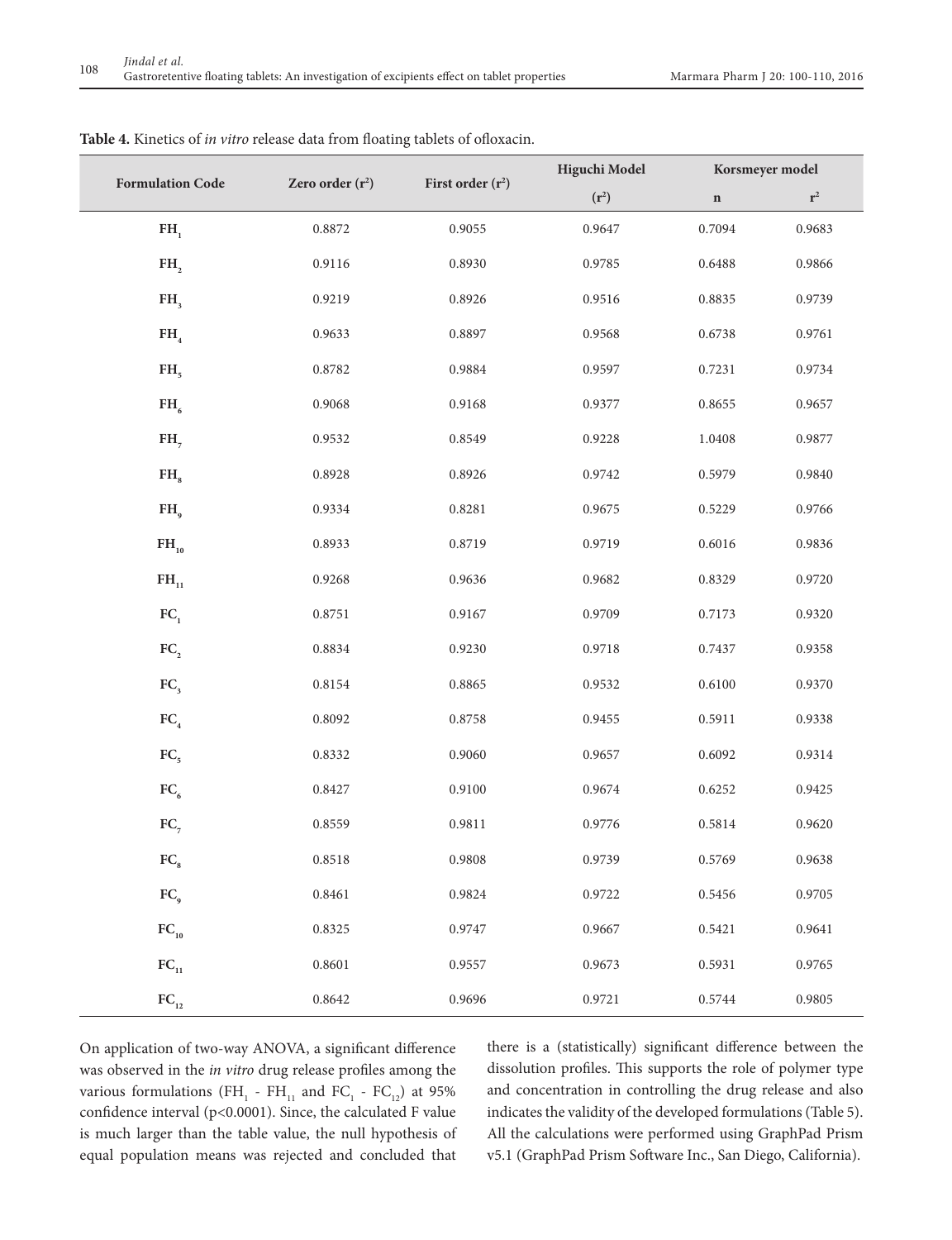| <b>Source of variation</b>          | Sum of square | Degree of<br>freedom | Mean square | <b>Calculated F</b> | <b>Tabulated F</b> |
|-------------------------------------|---------------|----------------------|-------------|---------------------|--------------------|
| Formulations $(FH_1 - FH_{11})$     |               |                      |             |                     |                    |
| <b>CSS</b>                          | 4246          | 10                   | 424.6       | 20.08               | 1.91               |
| <b>RSS</b>                          | 104700        | 9                    | 11630       | 550.2               | 1.96               |
| ESS                                 | 1903          | 90                   | 21.15       |                     |                    |
| Formulations ( $FC_1$ - $FC_{12}$ ) |               |                      |             |                     |                    |
| <b>CSS</b>                          | 23870         | 11                   | 2170        | 56.94               | 1.85               |
| <b>RSS</b>                          | 55410         | 10                   | 5541        | 145.4               | 1.90               |
| <b>ESS</b>                          | 4193          | 110                  | 38.12       |                     |                    |

| Table 5. Results of two way ANOVA on the release profiles of ofloxacin from different formulations (FH <sub>1</sub> - FH <sub>11</sub> and FC <sub>1</sub> - FC <sub>12</sub> ). |  |  |  |  |  |
|----------------------------------------------------------------------------------------------------------------------------------------------------------------------------------|--|--|--|--|--|
|----------------------------------------------------------------------------------------------------------------------------------------------------------------------------------|--|--|--|--|--|

CSS Column sum of squares, RSS Raw sum of squares, ESS Error sum of squares

# **CONCLUSION**

The effervescent-based floating drug delivery is a promising approach to achieve *in vitro* buoyancy by using the gelforming polymer HPMC K4M, carbopol and gas-generating agent sodium bicarbonate. But, addition of crospovidone in the HPMC and carbopol matrices improves the drug release profile. From the swelling and drug release profile it was found that HPMC/carbopol matrices with crospovidone and sodium

**Midede kalış süresini uzatan yüzen tabletlerin özelliklerini etkileyen yardımcı maddeler üzerinde bir araştırma** 

# **ÖZ**

Bu çalışma kapsamında, yüzen tabletlerin bileşiminde yardımcı madde olarak kullanılan bazı bileşenlerin tabletin mide sıvısının yüzeyinde kalabilme ve ilaç salım özelliklerini nasıl etkilediği araştırılmıştır. Midede kalış süresini uzatan yüzen tabletler, yaş granülasyon yöntemiyle; hidroksipropilmetilselüloz (HPMC K4M), ilaç salım hızını kontrol eden polimerler-karbopol 934P ve karbopol 971P ve çözünürlüğü arttırıcı olarak krospovidon bicarbonate showed the best release upto 24 h. From the analysis of data, it was found that the drug was diffused out from the tablets. Mechanism of drug release was found to be anomalous non Fickian drug release.

# **CONFLICT OF INTEREST**

The author(s) confirm that this article content has no conflicts of interest.

kullanılarak hazırlanmıştır. Efervesans etki amacıyla sitrik asit ve sodyum bikarbonat kullanılmıştır. Granülasyon ajanı olarak PVP K30 kullanılmıştır. Formülasyon değişkenlerinin tabletlerin özelliklerine etkileri nicel yöntemlerle; mide sıvısı üzerinde kalabilme özellikleri, şişme özelliği ve ilaç salım özellikleri yönünden incelenmiştir. İlaç salım mekanizması matematiksel modelleme yöntemi kullanılarak çalışılmıştır. HPMC/karbopol matrisi 1:1 oranında kullanıldığında ve krospovidon ile sodyum bikarbonat varlığında elde edilen 24 saatlik ilaç salım profilinin HPMC ya da karbopol'ün tek başına kullanıldığı formülasyonlara kıyasla daha başarılı olduğu tespit edilmiştir. İlaç salım mekanizması ise Fick'e uymayan salım olarak belirlenmiştir.

# **REFERENCES**

- 1. Sharma N and Awasthi R. Development and characterization of novel gastroretentive raft forming floating film of atenolol. Indian Drugs 2015; 52: 15-23.
- 2. Awasthi R and Kulkarni GT. Development of novel gastroretentive drug delivery system of gliclazide: Hollow beads. Drug Dev Ind Pharm 2014; 40: 398–408.
- 3. Singh BN and Kim KH. Floating drug delivery systems: an approach to oral controlled drug delivery via gastric retention. J Control Release 2000; 63: 235–9.
- 4. Awasthi R and Kulkarni GT. Decades of research in drug targeting to the upper gastrointestinal tract using gastroretention technology: Where do we stand?. Drug Deliv 2016; 23: 378–94.
- 5. Okeri HA and Arhewoh IM. Analytical profile of the fluoroquinolone antibacterials ofloxacin. African J Biotechnol 2008; 7: 670–80.
- 6. Sangekar S, Vadino WA, Chaudry I, Parr A, Beihn R, Digenis G. Evaluation of the effect of food and specific gravity of tablets on gastric retention time. Int J Pharm 1987; 35: 187–91.